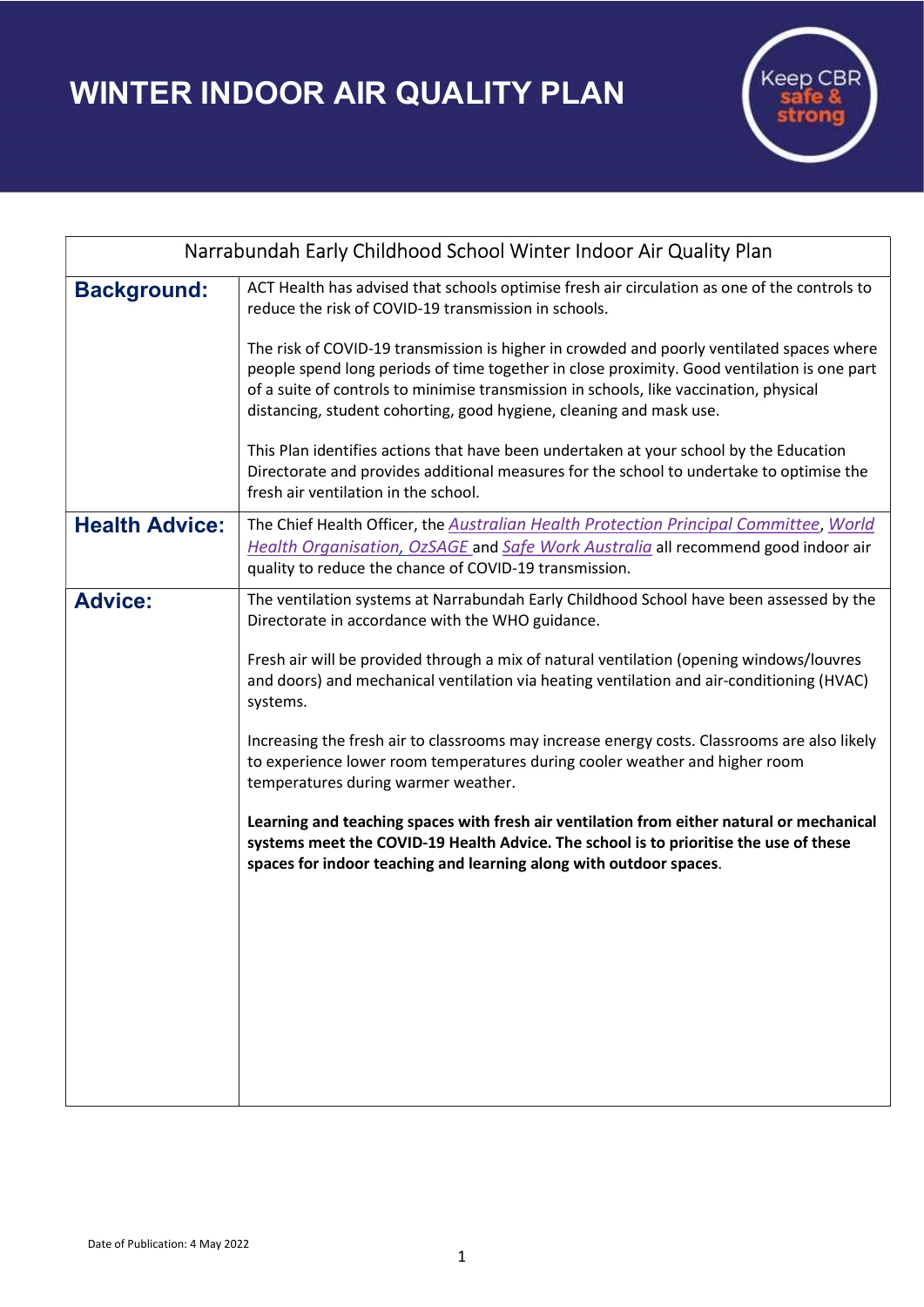## WINTER INDOOR AIR QUALITY PLAN



| <b>Daily actions</b>                  | Additional daily measures the school will undertake include:                                                                                                                                                                                                                                                                                                                                                                                                                                                                                                                                                                                                                                               |
|---------------------------------------|------------------------------------------------------------------------------------------------------------------------------------------------------------------------------------------------------------------------------------------------------------------------------------------------------------------------------------------------------------------------------------------------------------------------------------------------------------------------------------------------------------------------------------------------------------------------------------------------------------------------------------------------------------------------------------------------------------|
| to be<br>undertaken by<br>the school: | Opening windows/louvres and doors in teaching spaces and other shared spaces of<br>the school to supplement fresh air, balancing thermal comfort and ventilation.<br>Windows above ground level are to be opened only where window restriction is in<br>place to ensure student safety. In line with the National Construction Code,<br>window opening is to be 125mm or less.<br>Improving air circulation through use of ceiling fans and split system air-<br>conditioning units, only when windows are open.<br>Ensure bathroom, kitchen and any other exhaust fans are on and operating at full<br>capacity while the school or program is operating and for some time before and<br>after occupancy. |
| <b>Actions</b><br>undertaken:         | The following actions have been undertaken by the Directorate and its service providers to<br>increase fresh air ventilation in the indoor teaching and learning spaces at the school:                                                                                                                                                                                                                                                                                                                                                                                                                                                                                                                     |
|                                       | heating, ventilation and air conditioning (HVAC) systems will continue to operate<br>for two hours after the last expected occupancy to purge spaces with fresh air                                                                                                                                                                                                                                                                                                                                                                                                                                                                                                                                        |
|                                       | HVAC systems have been programmed to supply additional fresh air via the<br>$\bullet$<br>mechanical ventilation systems                                                                                                                                                                                                                                                                                                                                                                                                                                                                                                                                                                                    |
|                                       | CO <sub>2</sub> sensors linked to the HVAC systems at the school will monitor indoor air<br>$\bullet$<br>quality and adjust fresh air while maintaining thermal comfort                                                                                                                                                                                                                                                                                                                                                                                                                                                                                                                                    |
|                                       | portable CO <sub>2</sub> monitors are being provided to the school for naturally ventilated<br>spaces to proactively manage ventilation and thermal comfort through colder<br>weather                                                                                                                                                                                                                                                                                                                                                                                                                                                                                                                      |
|                                       | guidance documentation has been provided to the school to proactively manage<br>naturally ventilated rooms to balance indoor air quality and thermal comfort<br>through colder weather                                                                                                                                                                                                                                                                                                                                                                                                                                                                                                                     |
|                                       | 3 withdrawal rooms and the music, arts and craft room are identified as requiring<br>further investigation to ensure they meet the higher ventilation requirements of<br>COVID-19 Health Advice. These classrooms are identified as pink on the attached<br>map. The use of these spaces is to be limited until investigations can take place and<br>the school is advised that they meet the ventilation requirements. These<br>investigations are currently under way.                                                                                                                                                                                                                                   |
|                                       | UV-C light units have been retrofitted to the canteen and 3x cot room air<br>$\bullet$<br>conditioning systems to neutralise airborne virus particles. In these rooms, the<br>systems must be in operation when the room is occupied.                                                                                                                                                                                                                                                                                                                                                                                                                                                                      |
|                                       | contractors will continue to maintain HVAC systems<br>$\bullet$                                                                                                                                                                                                                                                                                                                                                                                                                                                                                                                                                                                                                                            |
|                                       | contractors will continue window maintenance and replacement to support natural<br>ventilation where required                                                                                                                                                                                                                                                                                                                                                                                                                                                                                                                                                                                              |